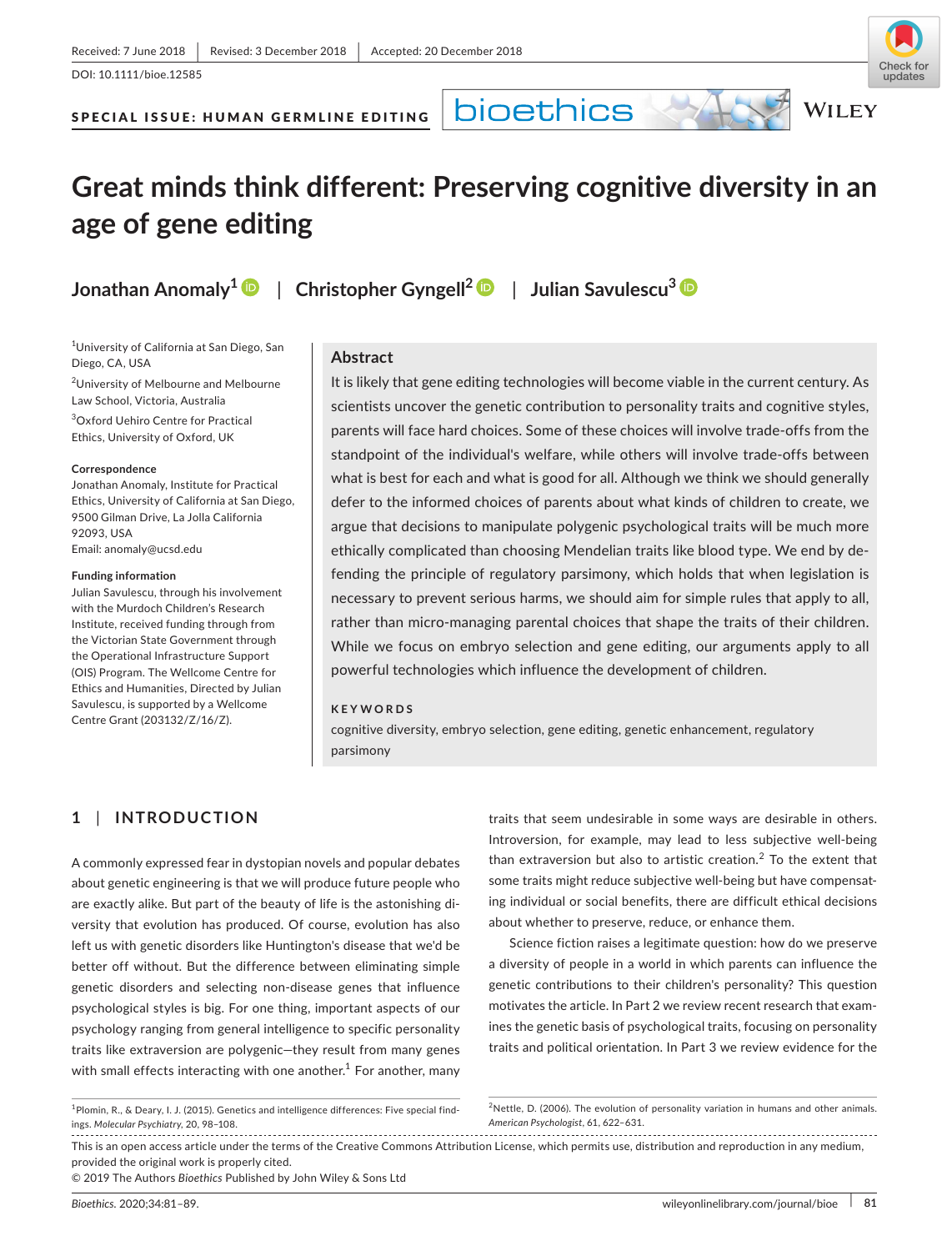**WILEY-** hinething

benefits of cognitive diversity for groups, and in Part 4 show how the development of enhancement technologies will lead to trade‐offs for each and moral dilemmas for all. In Part 5 we consider and reject the claim that the existence of such trade‐offs generates reasons to abstain from intervening in ways that shape personality traits. In Part 6 we introduce our favored strategy—regulatory parsimony.

# **2** | **HERITABILIT Y OF PSYCHOLOGIC AL TRAITS**

Scientists do not yet understand the precise role that genes play in the development of most psychological traits, $3$  so our discussion is speculative. But as the use of technology to select and alter embryos is likely to become ubiquitous, it is worth raising these issues before the science is complete. Behavioral genetics is the systematic study of how genes con‐ tribute to behavior, including behavior associated with personality type. It uses the comparison of monozygotic and dizygotic twins to infer the her‐ itability of traits.<sup>4</sup> Behavioral genetics is an indirect way of understanding the genetic underpinnings of behavior in the absence of detailed knowl‐ edge of how genes shape behavior. As computational biology improves, we will learn more about the relationships between specific genetic variants and the kinds of behavior they predispose us toward.

Although we will focus on the heritability of specific psychologi‐ cal traits we should first emphasize what is arguably the most im‐ portant determinant of health, wealth, and welfare: general intelligence.<sup>5</sup> According to a widely shared view in quantitative psychology, "Intelligence is one of the best predictors of key outcomes such as education and occupational status. People with higher intel‐ ligence tend to have better mental and physical health and fewer ill‐ nesses throughout the life course, and longer lives."<sup>6</sup> Intelligence is also correlated with a range of other qualities, including patience and conscientiousness, which have a substantial impact on a host of life outcomes. Higher intelligence is negatively correlated with crime<sup>7</sup> and positively correlated with cooperation in strategic interactions that require patience and long-term planning.<sup>8</sup> It appears that intelligence is an all‐purpose good that many parents will want to enhance in their children, at least up to a point. $9$  But we want to focus on a

 $3$ We use "psychological traits" as a general term that includes specific cognitive abilities, personality traits, and affective dispositions.

6  Plomin & Deary, op cit. note 1, p. 99.

neglected topic in the biomedical enhancement debate: specific psy‐ chological traits that are heritable and that may involve trade‐offs with other psychological traits.

### **2.1** | **Personality traits**

There are a variety of personality types in the human population, and nobody pretends we can neatly divide everyone into a few types. But the Big Five personality inventory is a widely used way to think about personality variation and the heritability of personality traits. The Big Five are openness, conscientiousness, extraversion, agreeableness, and neuroticism.

On most accounts, each of the Big Five has a substantial genetic component, with genes accounting for an average of about 40–60% of the variation between individuals in a population.<sup>10</sup> The heritability of general intelligence is closer to 80% by adulthood.<sup>11</sup> One implication is that while environments matter, genetic influences on personality are powerful. Another is that intelligence and personal‐ ity can be sculpted—if not fully determined—by mate selection, em‐ bryo selection, and (potentially) genetic engineering.

Extraversion generally has a positive connotation, while neuroti‐ cism has a negative connotation. But these are technical terms in psychology that reflect traits that can be described as good or bad for human welfare only in a broader context. So we should avoid thinking about the ordinary connotations of these terms, or their tendency to increase or reduce reproductive fitness in ancestral conditions, and instead focus on how they are likely to affect the welfare of people in the modern world. In the following few paragraphs we summarize some results from an overview of the Big Five by Daniel Nettle.<sup>12</sup>

- Openness is associated with seeking novelty and making associa‐ tions between disparate domains. It is correlated positively with creativity but is also mildly associated with delusion, depression, and even schizophrenia;<sup>13</sup>
- Conscientiousness is associated with the ability to delay gratification in the pursuit of goals. Conscientious people tend to be good at figuring out how to execute a plan, and they also tend to avoid antisocial behavior;
- Extraversion is associated with having an active social life, and seeking out new opportunities. It is also associated with having more sexual partners. These traits confer benefits, but they also tend to increase the risk of danger, and indeed, in the modern

<sup>4</sup>  The best general discussion of heritability is Sesardic, N. (2005). *Making sense of heritability*. Cambridge: Cambridge University Press.

<sup>&</sup>lt;sup>5</sup>Sandberg, A., & Savulescu, J. (2011). The social and economic impacts of cognitive enhancement. In J. Savulescu, R. Ter Meulen, & G. Kahane, (Eds.), *Enhancing human capacities* (pp. 92–112). Oxford: Wiley‐Blackwell.

<sup>&</sup>lt;sup>7</sup> Beaver, K., Schwartz, J. A., Nedelec, J. L., Connolly, E. J., Boutwell, B. B., & Barnese, J. C. (2013). Intelligence is associated with criminal justice processing. *Intelligence*, *41*(5), 277–288.

<sup>8</sup>  Jones, G (2008). Are smarter groups more cooperative? *Journal of Economic Behavior and Organization*, *68*(3–4), 489–497.

 $^9$ Apart from the private reasons parents have, if general intelligence has positive network effects, predicting social trust and cooperation, there may be good moral reasons to en‐ hance intelligence (Anomaly & Jones, Cognitive enhancement and network effects; in preparation).

<sup>10</sup> Bouchard, T. (2004). Genetic influence on human psychological traits. *Current Directions in Psychological Science, 13*(4): 148–151; Polderman, T., Benyamin, B., de Leeuw, C. A., Sullivan, P. F., van Bochoven, A., Visscher, P.… Posthuma, D. (2015). Meta‐analysis of the heritability of traits based on fifty years of twin studies. *Nature Genetics*, *47*(), 702–712.

<sup>11</sup> Haier, R. (2016). *The neuroscience of intelligence*. Cambridge: Cambridge University Press. <sup>12</sup> Op cit. note 2.

<sup>&</sup>lt;sup>13</sup>The association seems to be genetic: Close relatives of schizophrenics are more likely to be in creative professions. See Plomin, R. (2018). *Blueprint: How DNA makes us who we are*. New York: Penguin, p. 151.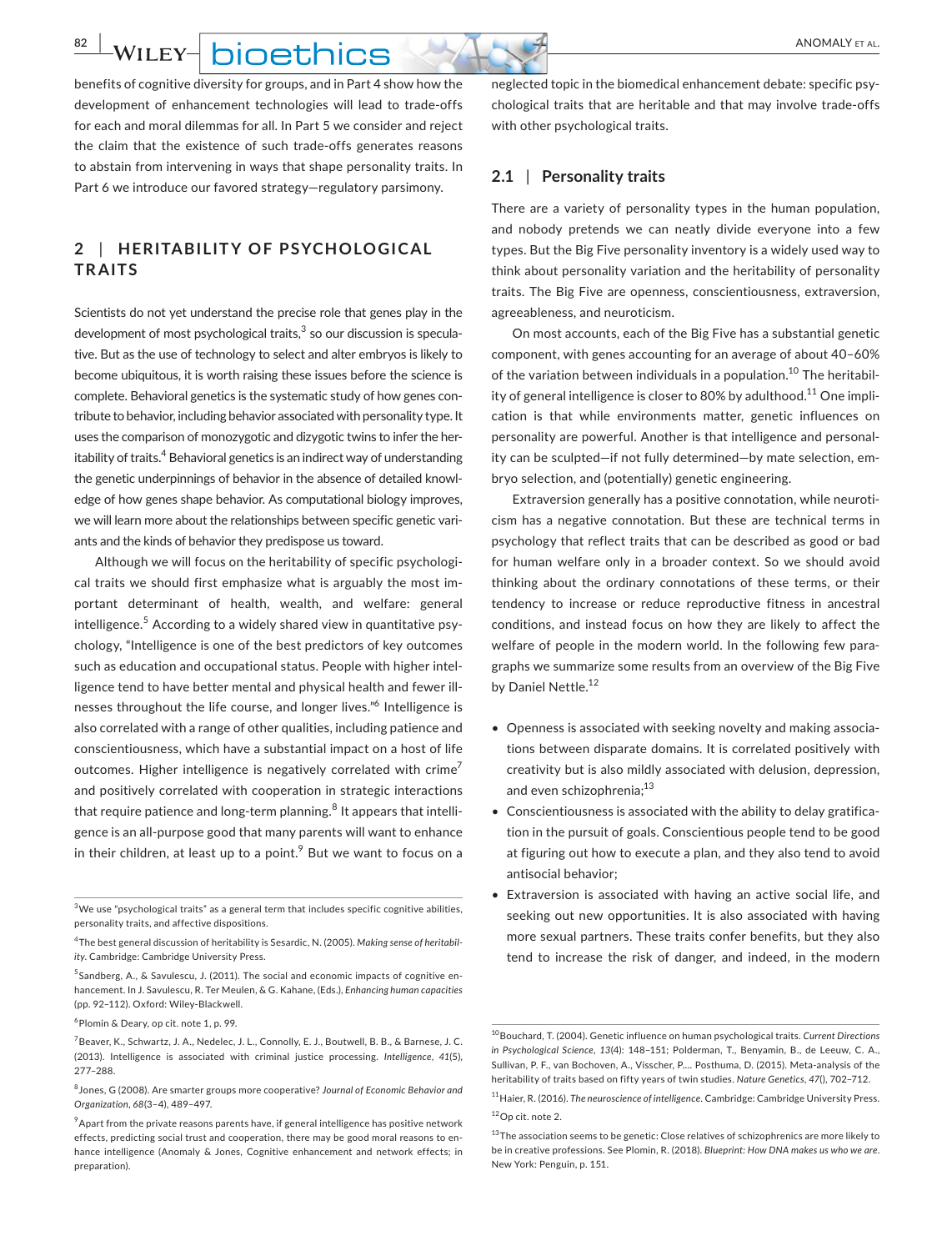world extraversion is positively (though weakly) correlated with being involved in criminal or antisocial behavior;

- Agreeableness is associated with empathy and trust, and with harmonious personal relationships. People who score high on conscientiousness and agreeableness tend to be good friends, and good partners in coalitions, in part because they pay atten‐ tion to the needs of others, and can be counted on to stick to the agreements they make. The main downsides to conscientiousness and agreeableness is that they can make an individual liable to exploitation by free riders who seek to manipulate their trust and empathy;
- Neuroticism is associated with negative emotional attitudes like fear, guilt, anxiety, and depression. But neuroticism interacts with other traits in positive and negative ways. For example, when neu‐ roticism is paired with intelligence and conscientiousness, it can lead to achievement in professional and academic settings. When it is not, or when the environment stifles opportunities to exercise one's abilities, it can lead to crippling anxiety or depression.

### **2.2** | **Pathological personality traits**

### **2.2.1** | **Scrupulosity**

Many personality traits are healthy in moderate amounts but pathological in large amounts. For example, to the extent that social norms help members of groups coordinate their behavior, it's good for all if each member understands, follows, and enforces social norms. Enforcing a norm may seem like a prisoner's dilemma, as each en‐ forcer bears the cost of identifying and sanctioning those who vio‐ late rules, while the benefits of norm enforcement are dispersed among all members of a group. But natural selection seems to have partially solved the problem by equipping us with moral emotions that motivate us to follow norms and sanction norm violators. Guilt and shame make us inclined to punish ourselves for flouting socially beneficial rules and indignation leads us to want to punish others who break them.<sup>14</sup>

But there is natural variation in people's propensity to follow and enforce norms. Some people have a strong propensity to punish rule violators and others have very little inclination to do so. It is socially beneficial to have norm enforcers in a population to promote coop‐ eration. But an extreme version of this personality trait, which psy‐ chopathologists call scrupulosity, occurs when some members of a group obsessively enforce rules, looking to punish every minor viola‐ tion with tough sanctions. This can make the individual who has the quality frustrated, especially when she fails to be able to understand that the spirit of the law is more important than the letter of the law. And it can make the group worse off as it's inefficient to have people devoting every bit of energy obsessing over rules rather than living a productive and happy life.

The excessively scrupulous person—an extreme form of con‐ scientiousness—cares too much about social conventions, treating them as intrinsically important and inflexible rather than a mallea‐ ble way of promoting social welfare. On the other side, people who are inclined to flout conventions can benefit a population. As some norms are oppressive, having some non‐conformists in a population will tend to promote social progress even if it's good for most people to follow rules that may increase predictability and harmony. But having an obsessive propensity to follow rules or having no concern for rules at all can be individually crippling and socially harmful.

## **2.2.2** | **Autism**

The characteristics of some people on the autistic spectrum may be another example of traits that are beneficial in moderate degrees but harmful in extreme degrees. Some of the diagnostic criteria of autism include a tendency to systematize and classify, a severely impaired ability to understand social cues, and relatively low levels of empathy.15  Some researchers have pointed out that these char‐ acteristics can be viewed as an extreme version of the male brain, which tends to excel at systematizing more than empathizing.<sup>16</sup> Couples who score relatively high on systematizing are more likely to have children with autistic qualities than those who don't.<sup>17</sup> While severe forms of autism can lead to a life of dependence and frustration, some of the genes that contribute to autism may con‐ tribute to a personality profile of someone with especially high abil‐ ity, particularly in engineering and mathematics.<sup>18</sup> The presence of these personality traits in our society may contribute to important social goods.<sup>19</sup>

Some psychologists have distinguished between cognitive em‐ pathy, which allows us to understand what other people are thinking, and affective empathy, which leads us to want to help other people who are in distress. People with low-functioning autism often score low in both kinds of empathy. Others have challenged this view, arguing that most autistic people have affective empathy but test low on cognitive empathy.<sup>20</sup>

#### **2.2.3** | **Psychopathy**

In contrast, psychopaths excel in cognitive empathy, but lack a desire to help others unless it's to their own benefit. According to Simon Baron‐Cohen, "the psychopath is aware that they are hurting someone because the 'cognitive' (recognition) element

<sup>14</sup> Bowles, S., & Gintis, H. (2011). *A cooperative species*. Princeton, NJ: Princeton University Press.

<sup>&</sup>lt;sup>15</sup> Baron-Cohen, S. (2006). Two new theories of autism: Hyper-systematizing and assortative mating. *Archives of Disease in Childhood*, *91*(1), 2–5.

<sup>&</sup>lt;sup>16</sup> Ploeger, A., & Galis, F. (2011). Evolutionary approaches to autism—an overview and integration. *McGill Journal of Medicine*, *13*(2), 38.

<sup>17</sup>Op cit. note 15.

<sup>18</sup> Baron‐Cohen, S. (2012). *Zero degrees of empathy: A new theory of human cruelty and kindness*. New York: Penguin, p. 98.

 $19$  Gyngell, C., & Douglas, T. (2018). Selecting against disability: The liberal eugenic challenge and the argument from cognitive diversity. *Journal of Applied Philosophy*, *35*(2), 319–340.

<sup>20</sup> Mazza, M., Pino, M. C., Mariano, M., Tempesta, D., Ferrara, M., De Berardis, D., … Valenti, M. (2014). Affective and cognitive empathy in adolescents with autistic spectrum disorder. *Frontiers in Human Neuroscience*, *7*(8), 791.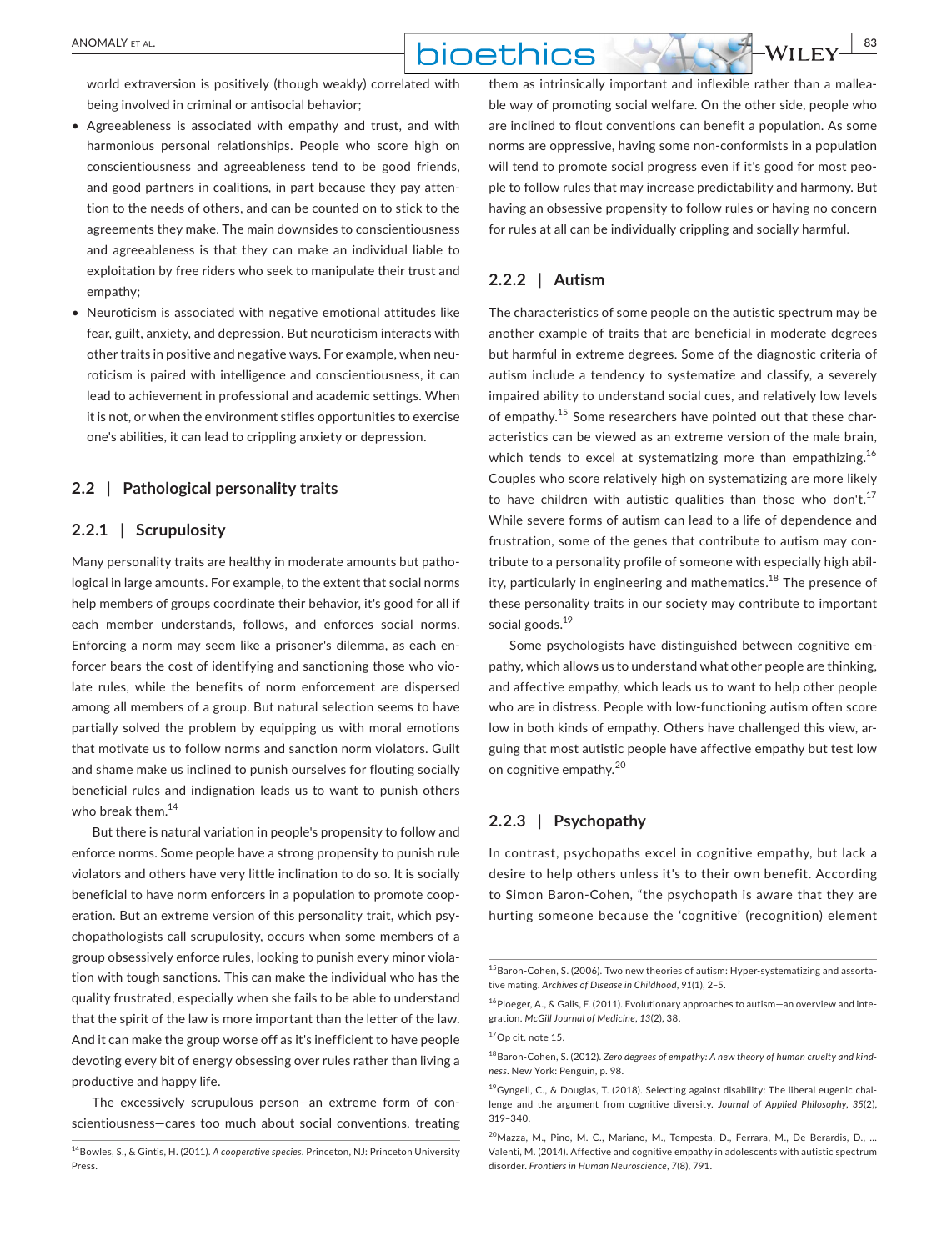**WILEY-** hinething

of empathy is intact in their case, even if the 'affective' element (the emotional response to someone else's feelings) is not".<sup>21</sup>

Psychopaths are dangerous because they understand how to get what they want, and manipulate others in the process, but don't care about the pain they inflict on other people. Psychopathy is highly her‐ itable and, like most character traits, polygenic.<sup>22</sup> At the opposite end of psychopathy, people with very high levels of affective empathy —strongly influenced by genes and hormones— are more susceptible to anorexia, bipolar disorder, and schizophrenia.<sup>23</sup>

#### **2.3** | **Political orientation**

It may seem odd to argue that political orientation is heritable. After all, plenty of people hold completely different political views from their parents or siblings. But it is important to under‐ stand that all personality traits are heritable to some degree, and some traits incline us more toward some political ideologies than others. Jonathan Haidt summarizes the process by saying: genes make brains, which come pre‐wired with personality traits; traits lead children to take different life paths, and these different paths lead us to construct life narratives that fit a non‐random subset of the available political ideologies. $24$  This should not be surprising as politics is a human construct: our political ideologies reflect what we care about and how we tend to view the world. In fact, the heritability of political orientation tends to grow after young adults leave home because this is when they have the greatest capacity to seek out and mold environments that accord with their innate predispositions.<sup>25</sup> While parents can strongly influence their children's political orientation when they're young, these effects tend to dissipate as their children increasingly choose environments and ideologies that match their personality better.

In thinking about how genes influence political orientation:

[T]he most likely answer is not that attitudes on spe‐ cific issues are heritable, but that issue positions re‐ flect a set of heritable core predispositions, including values and personality traits. These core predisposi‐ tions, which are influenced by life experiences as well as genes, are used by individuals to navigate the social, economic, and political worlds and as such serve as the basis for specific attitudes on issues of the day.<sup>26</sup>

Genes that influence political orientation are an example of genetic factors that affect phenotypes via "outside the skin" pathways.27  They influence the way we move through our social and cultural environ‐ ments, which in turn change the specific values and ideologies we adopt.

To some extent, the Big Five correlate with political orientation. For example, a liberal political orientation strongly correlates with the personality trait of openness. $^{28}$  But the best evidence so far is that political orientation is a separate dimension of personality.<sup>29</sup> Like other personality traits, "most researchers consider political traits to be influenced by thousands of genetic markers both indi‐ rectly and through interactions with numerous environmental stim‐ uli and other genes."<sup>30</sup>

Behavioral geneticists have pointed out that assortative mating the tendency to choose long‐term mates with similar psychological traits-is especially high for intelligence, $31$  and may be growing in countries in which women are free to become professionals and where professionals are more likely to marry each other than to marry people with lower status jobs.

Perhaps more striking than assortative mating for intelligence, "long‐term mates correlate more highly on political ideologies (.65– .71) than on almost any other clinical, behavioral, or psychological trait."<sup>32</sup> Some worry that an increase in assortative mating for polit‐ ical orientation may exacerbate the political divide.<sup>33</sup> But the strong correlation for political orientation may not be as worrisome as it seems. It may be that the correlation between long-term mates and political orientation is not explained simply by the fact that partners have similar personality traits. It may partly be explained by the fact that in many places political orientation is a kind of ethnic marker, like race and religion. In fact, there is evidence that in the USA today people are at least as likely to discriminate against others of a differ‐ ent political party than against others of a different race or religion.<sup>34</sup> It is conceivable that quick and accurate gene sequencing

 $^{21}$ Op cit. note 18, p. 85; Correction added on 25 April 2019, after first publication: The preceding quotation was previously wrong and has been corrected in this version.

<sup>22</sup> Tuvblad, C., Bezdjian, S., Raine, A., & Baker, L. A. (2014). The heritability of psychopathic personality in 14–15 year old twins: A multirater, multimeasure approach. *Psychological Assessment*, *26*(3), 704–716.

<sup>23</sup> Warrier, V., Toro R., Chakrabarti B., iPSYCH‐Broad autism group, Børglum A. D., Grove J., … Baron‐Cohen, S. (2018). Genome‐wide analyses of self‐reported empathy. *Translational Psychiatry*, *8(1),* 35.

<sup>24</sup> Haidt, J. (2012). *The righteous mind: Why good people are divided by politics and religion*. New York: Vintage, Chapter 12.

<sup>25</sup>Hatemi, P., & McDermott, R. (2012). The genetics of politics: Discovery, challenges, and progress. *Trends in Genetics*, *28*(10), 525–533.

<sup>26</sup>Funk, C., Smith, K. B., Alford, J. R., Hibbing, M. V. Eaton, N. R., Krueger, R. F. … & Hibbing, J. R. (2013). Genetic and environmental transmission of political orientations. *Political Psychology*, *34*(6), 805–819, p. 806.

 $27$  Kendler, K., & Ralph, G. (2006). The nature of genetic influences on behavior: Lessons from "simpler" organisms. *American Journal of Psychiatry*, *163*(10), 1687.

<sup>28</sup> Op cit. note 24.

<sup>29</sup> Hatemi, P., Medland, S. E., Klemmensen, R., Oskarsson, S., Littvay, L., Dawes, C. T. … Martin, N. G. (2014). Genetic influences on political ideologies: Twin analyses of 19 mea‐ sures of political ideologies from five democracies and genome‐wide findings from three populations. *Behavioral Genetics*, *44*(3), 282–294.

<sup>30</sup> Op cit. note 25, p. 527.

<sup>31</sup> Op cit. note 1.

<sup>32</sup> Op cit. note 25, p. 527.

<sup>&</sup>lt;sup>33</sup> Alford, J., Funk, C. L., & Hibbing, J. R. (2005). Are political orientations genetically transmitted? *American Political Science Review*, *99*(2), 165.

<sup>34</sup> Iyengar, S., & Westwood, S. (2015). Fear and loathing across party lines: New evidence on group polarization. *American Journal of Political Science*, *59*(3), 690–707.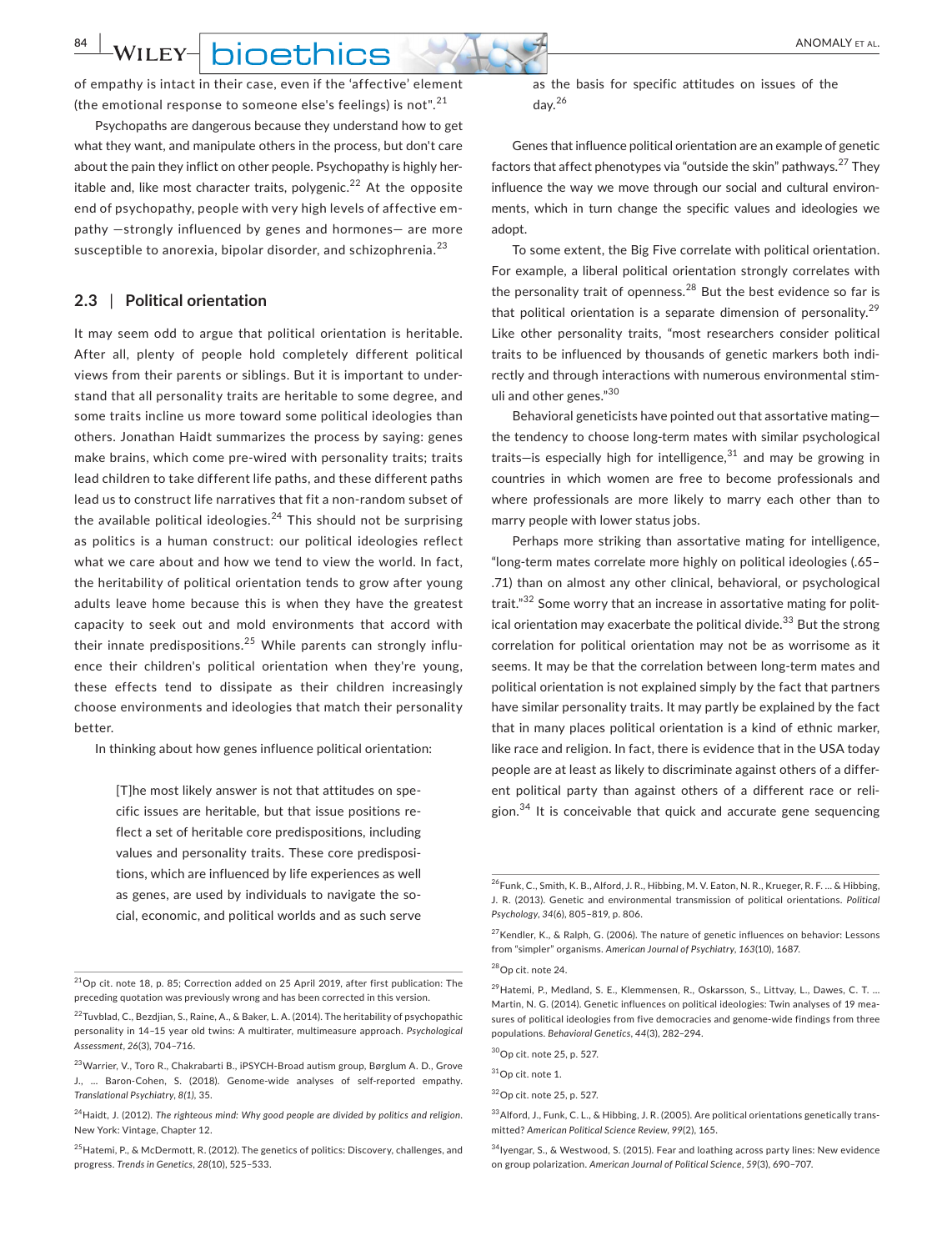combined with embryo selection or gene editing technology could increase the genetic basis of existing political divides.

We have tried to give an overview of how different psychological traits are both heritable and capable of producing different life outcomes and sociopolitical arrangements. We now want to explore why cognitive diversity is desirable, and what kinds of trade‐offs we might face in selecting or altering embryos to shape our children's traits.

## **3** | **THE VALUE OF COGNITIVE DIVERSITY**

A number of authors have emphasized that if we want to solve a complex problem it is often better to have a cognitively diverse group of people than the same number of very bright people who see the world in a similar way.35  This insight is perhaps best captured by William Buckley's quip that he'd "rather entrust the government of the United States to the first 400 people listed in the Boston tel‐ ephone directory than to the faculty of Harvard University."36 People with different experiences and different cognitive styles (which arise from a confluence of psychological traits), look at the world through different lenses that can complement one another. And as long as they are organized in teams or in groups that com‐ municate and cooperate effectively their different talents can be harnessed to solve complex problems.

Apart from simple teamwork, Jonathan Haidt has given some reason to believe that people with diverse cognitive styles may be better at solving political problems.<sup>37</sup> For example, people with conservative personalities tend to be skeptical of outsiders and of radi‐ cal new ways of organizing political society and liberals tend to be more open to alternatives to the existing arrangements. A healthy proportion of liberals in a population can help a group learn from outsiders and allow people to try out new experiments in living (to paraphrase John Stuart Mill). But conservatives may have a benefi‐ cial influence in pressing the brakes when radical alternatives are likely to expose a group to danger.<sup>38</sup>

Similarly, cognitive diversity can combine with open societies to produce salutary social effects. Mill argued that even people who are content with the status quo often benefit from new ways of thinking and models of living:

37 Op cit. note 24.

Originality is the one thing which unoriginal minds cannot feel the use of [.… But] recollecting that noth‐ ing was ever yet done which someone was not the first to do, and that all good things which exist are the fruits of originality, let them be modest enough to be‐ lieve that there is something still left for it to accom‐ plish, and assure themselves that they are more in need of originality, the less they are conscious of the want.<sup>39</sup>

While Mill's point is about originality and eccentricity, these are at least partly shaped by different psychological traits as well as different environments. Diversity is good, on this view, to the extent that it can help us solve political problems and come up with cultural and scientific innovations that benefit everyone. More recently, Jerry Gaus has extended Mill's insight to argue that some degree of moral diversity, which is tied to cognitive diversity, can help populations solve social and political problems that arise in response to an increasingly complex world.<sup>40</sup> It is important, though, not to overplay this point. Radical diversity of values in a population is likely to undermine trust and impair successful collective action.<sup>41</sup> What is important is that there is some optimum range of diversity.<sup>42</sup>

Finally, quite apart from their instrumental effects on solving political problems and generating new ideas in the arts and sciences, aesthetic and personality differences can make life more enjoyable (at least within certain parameters: having more psychopaths in the population or people with severe autism is not especially desirable).

Given the value of diversity, and assuming there is some ge‐ netic contribution to it, we want to explore two kinds of trade‐ offs. First, the trade‐offs that parents will face in choosing a child with different traits when they are concerned only with the child's welfare; and second, the trade‐offs parents will face between se‐ lecting or altering children in a way that is likely to affect the wel‐ fare of society more generally. The total effects of such trade‐offs may be small and difficult to predict for any given child. But from a social standpoint, the aggregate effects of many such choices are significant.

## **4** | **ENHANCEMENT DILEMMAS**

Suppose we gain the power to alter embryos before they develop into children. Versions of gene editing technology such as CRISPR Cas9 already promise to make genetic engineering a reality in the

<sup>35</sup>Hong, L., & Page, S. (2004). Groups of diverse problem solvers can outperform groups of high ability problem solvers. *Proceedings of the National Academy of Sciences of the United States of America*, *101*(46), 16385–16389.

<sup>36</sup>Wakefield, D. (1961). William F. Buckley: Portrait of a complainer. New York: *Esquire*.

 $^{38}$  Conservatives also tend to emphasize values and family structures that have historically fostered above replacement‐level fertility, whereas liberal societies have seen their num‐ bers plummeting to sub-replacement levels. As Filipe Faria has argued, market liberalism may be creating a self-defeating pattern of fertility declines in the most prosperous societies. This is not necessarily an argument for returning to a more conservative society, but it may be yet another interesting trade‐off between groups comprised of people with different values and cognitive traits. See Faria, F. (2017). Is market liberalism adaptive? *Journal of Bioeconomics, 19(*3), 307–326.

<sup>39</sup> Mill, J. S. (1859). On Liberty: Reprinted in New York by Penguin, Chapter 3.

<sup>40</sup> Gaus, G. (2018). The complexity of a diverse moral order. *Georgetown Journal of Law and Public Policy*, *16*(S).

<sup>41</sup> Ostrom, E. (2000). Collective action and the evolution of social norms. *Journal of Economic Perspectives*, *14*(3), 137–158.

<sup>42</sup> Kahane, G., & Savulescu, J. (2014). Normal variation: Refocusing the enhancement de‐ bate. *Bioethics*, *29*(2), 133–143.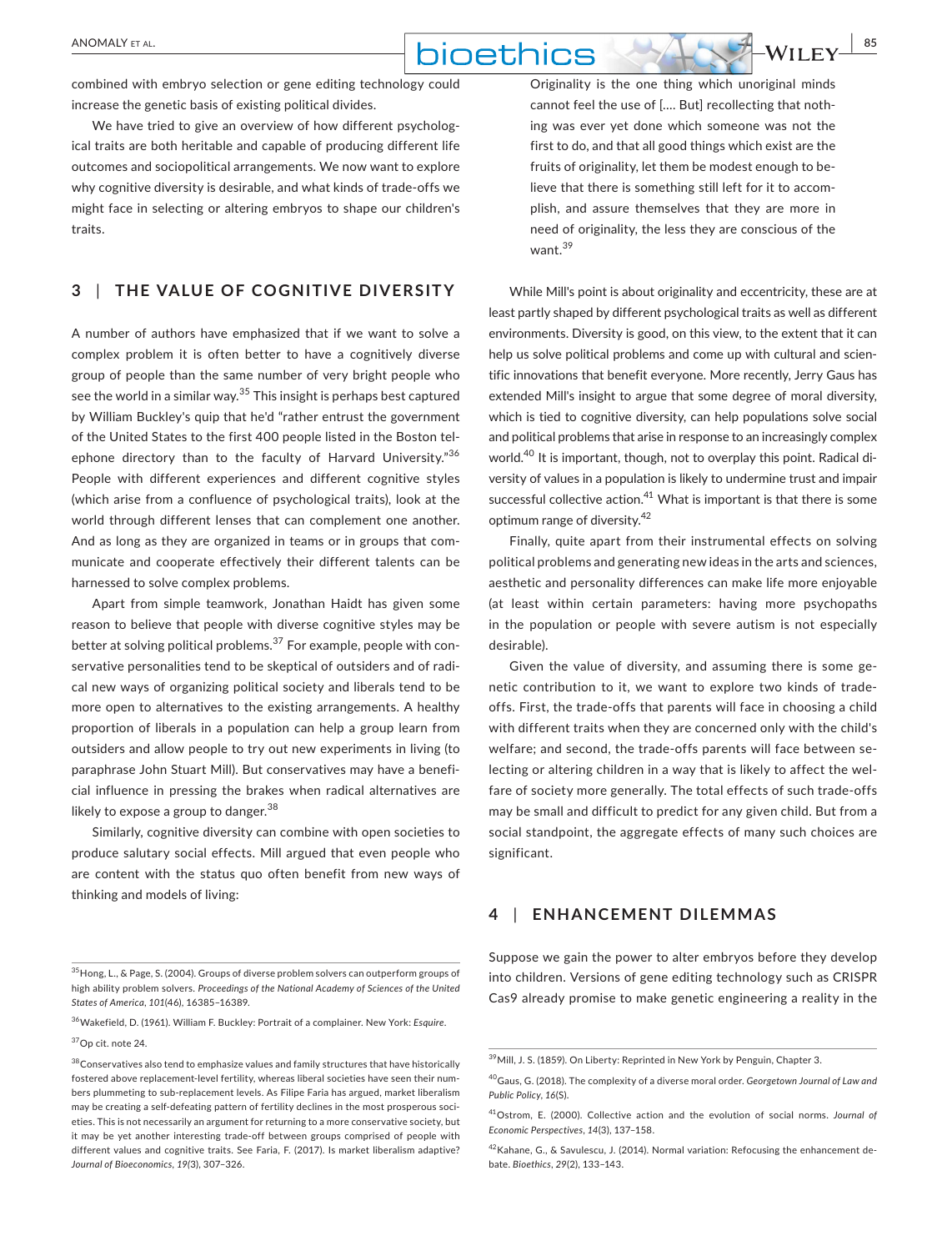**86 WILEY- DIOETHICS** 

near future, even if we're a long way off from manipulating poly‐ genic psychological traits.<sup>43</sup> Assuming this technology becomes widely available, we will face a number of hard choices. Even if gene editing does not progress, whole genome analysis of embryos is now possible and genetic selection for psychological traits is on the horizon. And there will be other technological and social means of modifying a child's personality (such as pharmaceuticals and medical devices). We will assume (rather than defend) two princi‐ ples: procreative beneficence and procreative altruism. Although there are plenty of philosophical objections to these principles we will take them for granted in order to explore what they might imply about parental choices that may shape the characteristics of children.

According to the principle of procreative beneficence<sup>44</sup> parents should select the child, of the children they could have, who is expected to live the best life possible (in terms of well-being), given the available information. According to the principle of pro‐ creative altruism45  prospective parents have a moral reason to have a child whose existence can be expected to contribute more to the well‐being of others than any alternative child they could have. We recognize that the two principles can come into conflict, and that people who hold both principles will give them different weights. We also recognize that procreative choices involve other values, including the interests of parents and family. But we focus on procreative beneficence and altruism to illustrate the kinds of social dilemmas that widespread access to genetic modification and selection could create. We do not assume parents always know all of the relevant risks and benefits of procreative choices but we do assume that they have strong moral reasons to inform themselves of the science and moral trade‐offs their decisions involve.

#### **4.1** | **Trade‐offs between mutually exclusive traits**

As we argued above, some cognitive traits exist on a spectrum and some may be mutually exclusive. For example, some studies suggest that individuals who perform badly on tests that measure latent inhi‐ bition (an ability to block out irrelevant stimuli) do well on tests of creativity, and vice versa.<sup>46</sup> In other words, these traits may be to some extent mutually exclusive-people are creative precisely because their mind wanders and they cannot block out seemingly ir‐ relevant information.<sup>47</sup>

Assume it becomes possible to manipulate genes or select em‐ bryos in ways that influence these traits. Parents will face a tough choice. Being able to block out irrelevant details and concentrate is valuable in some circumstances and being creative is valuable in others. Whether either trait is good for someone is highly context dependent. This trade‐off makes it hard to apply procreative benefi‐ cence, as it is difficult for parents to pick the trait that will be overall best for their child. This trade‐off also makes it hard to apply procre‐ ative altruism. It seems likely that society benefits from having a mix of people who are creative and people who have good latent inhibi‐ tion. Without knowing how other parents will act it is hard to know how to promote collective welfare when altering this trait.

Other traits may fit this pattern. For example, consider the trade‐off that exists between systemizing and empathy discussed above. Because each end of the spectrum is good in different cir‐ cumstances and we do not know the exact circumstances facing our children, it is difficult to promote individual and collective welfare by altering them. When we generalize from a two‐person game to a choice faced by billions of people the optimal population mix be‐ comes harder to figure out, and—even if it were discoverable—nearly impossible to achieve.

## **4.2** | **Trade‐offs between individually beneficial traits and collectively beneficial traits**

Some psychological traits are clearly beneficial to individuals but will be collectively bad if possessed by all. Consider the choice to alter an embryo in a way that makes the child more extraverted. As indicated above, extraversion is heritable and people who score high on measures of extraversion tend to have better social relationships, are less prone to depression, and enjoy success in many different profes‐ sions (most obviously, business). Extraverts are likely to be a bit happier, more effective in communicating to other members of a team, and better public speakers. They are also likely to make more money if their extraversion is combined with conscientiousness and high general intelligence.<sup>48</sup> So it seems obvious that most parents motivated to improve the well‐being of their child would choose to make them extraverted.

Yet it's also plausible that having some introverts in a population is good for collective well-being. Introverts are especially good at problem-solving on their own-i.e., synthesizing and distilling information from collaborative work when they are alone.<sup>49</sup> To illustrate why a combination of extraverts and introverts can be beneficial, consider the story of Apple Computers. Apple Computers was co‐ founded by an introvert, Steve Wozniak, and an extravert, Steve Jobs. Wozniak was a more traditional computer geek—an introverted systematizer—while Jobs was a businessman with a creative vision an extraverted showman. Both made crucial contributions to the company's success and to the development and adoption of personal computers. Their different cognitive styles worked together to the

<sup>43</sup> Op cit. note 13, p. 116.

<sup>44</sup> Savulescu, J. (2001). Procreative beneficence: Why we should select the best children. *Bioethics*, *15*(5–6), 413–426.

<sup>45</sup>Douglas, T., & Devolder, K. (2013). Procreative altruism. *Journal of Medicine and Philosophy*, *38*(4), 400–419.

<sup>46</sup>Carson, S., & Peterson, J., & Higgins, D. (2003). Decreased latent inhibition is associated with increased creative achievement in high‐functioning individuals. *Journal of Personality and Social Psychology*, *85*(3), 499–506.

<sup>47</sup>Gyngell, C., & Easteal, S. (2015). Cognitive diversity and moral enhancement. *Cambridge Quarterly of Healthcare Ethics*, *24*(1), 66–74.

<sup>48</sup> Gensowski, M. (2018). Personality, IQ, and lifetime earnings. *Labour Economics*, *51*, 170–183.

<sup>49</sup> Cain, S. (2013). *Quiet: The power of introverts in a world that can't stop talking*. New York: Broadway.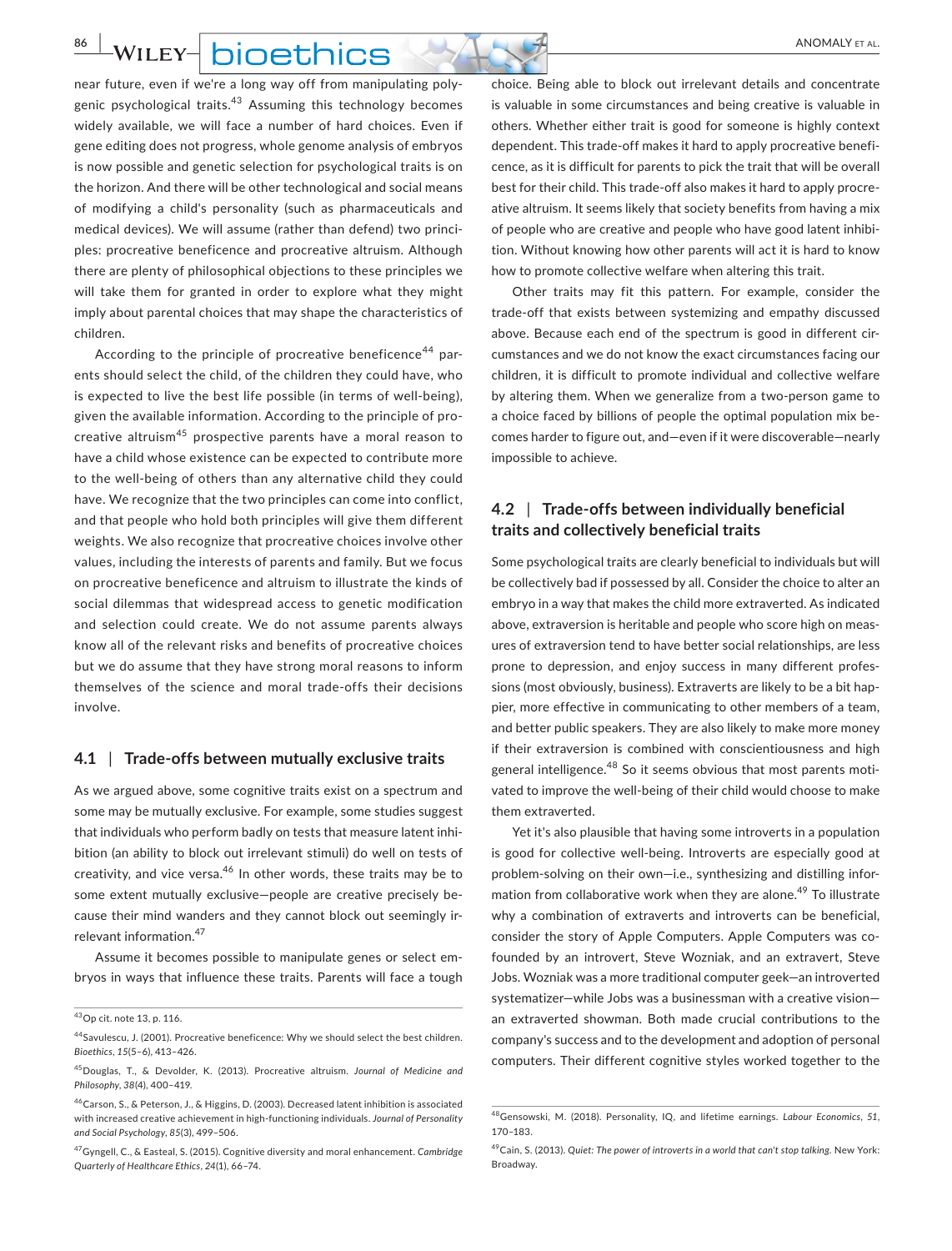overall benefit of the company, the company's customers and the broader population.

The possibility of influencing traits along the introversion‐extra‐ version spectrum is therefore likely to lead to a dilemma between what is good for each (procreative beneficence) and what is good for all (procreative altruism). To the extent that we think both principles matter, regardless of whether we agree about how much they matter, this is a deep social dilemma. If everyone acts with the interest of their own children in mind it produces a result that is collectively suboptimal, assuming that procreative altruism has some non-trivial weight. In other words, what is good for each may not be best (or even reasonably good) for all.

Similar dilemmas will arise for many other traits. Consider the choice to alter our children's genes to make them more compassion‐ ate than they would otherwise be. If everyone chose to engineer more compassionate (or affectively empathetic) children perhaps violence would decrease and altruism would increase. Other things equal, procreative altruism suggests this would be desirable. But from the standpoint of procreative beneficence there might be trade‐offs for children engineered in this way—for example, more compassionate people might lose some of the drive to achieve great things for themselves, like Olympic medals or artistic creations. However, suppose that a world in which everyone was highly com‐ passionate would be best for all because of increased trust and re‐ duced violence. Assuming this, procreative altruism implies we have reasons to select for highly compassionate children. However, if everyone were highly compassionate, this creates an incentive for de‐ fectors. People who are much more selfish than average may be able to thrive, benefiting from the trust and good will of others and giving little in return. In these circumstances procreative beneficence would instruct parents to produce children who are less compas‐ sionate. But if everyone acted like this it would be impartially worse for all. There is a coordination problem here. The best impartial re‐ sult, from the standpoint of procreative altruism, can be produced only if everyone acts together—but this is beyond a parent's control.

In other words, in these simple and stylized examples there is no reason to expect the set of individual procreative choices to produce a social optimum. And there is no reason to assume that people will converge in their moral judgments about precisely what that opti‐ mum is, even if we can assume everyone will endorse procreative beneficence and procreative altruism. In sum, the ability to alter psychological traits will expose parents to a range of practical dilem‐ mas involving trade‐offs. This raises the question of how we should regulate and protect cognitive diversity in an age of whole genome analysis, embryo selection, and gene editing.

## **5** | **THE NATURAL LOTTERY IS UNFAIR**

In the face of this problem it might be tempting to ban genetic selec‐ tion or enhancement. Even if such a ban were effective (which we have reason to doubt, given strong demand and the global reach of black markets), this would leave the balance of traits in the hands of the natural lottery. However, there is no reason to believe that na‐ ture has afforded human populations with optimum levels of diver‐ sity. The current distribution of traits has been shaped by natural selection. Natural selection works to promote the survival of individuals and genes. It does not aim to promote human well‐being or the collective good. It is clear that nature creates great inequality in traits that are relevant both at the level of personal and social wel‐ fare. There is no good reason to believe that normal human variation is optimal for the outcomes that matter.<sup>50</sup> Nor is there good reason to believe that leaving such choices to parents will be worse. At very least, parents are more likely than the natural lottery to promote their children's well‐being.

Furthermore, technological development is rapidly changing the environments to which humans are exposed. The way we interact with our environment today is very different from that just a few centuries ago. This has produced the problem of evolutionary mis‐ match, one version of which occurs when traits that were adaptive in ancestral conditions fail to promote either survival or well‐being in our current environment.<sup>51</sup> For example, a person who scores high on neuroticism may very well have produced more surviving off‐ spring, or contributed to the welfare of his tribe in an environment in which predators are a constant threat. Having an extreme fear of bugs or being disposed to worry about whether we've adequately prepared for the long winter ahead would be likely to be rewarded. But high levels of neuroticism today can result in clinical depression or anorexia.<sup>52</sup> Natural selection is a slow process that works over several generations. Hence it is unlikely that it has equipped individ‐ uals or populations with the balance of personality traits that best promotes our flourishing today.

## **6** | **REGULATORY PARSIMONY**

There is no way to avoid the questions raised in the previous sec‐ tions. Failing to confront technologies that already enable us to se‐ lect embryos, and will soon allow us to edit them is not a promising strategy, nor does it seem morally justifiable. Thinking about what kinds of people will exist and how we will create them is arguably our most important moral obligation.53  Some authors have argued that when the freedom to choose our children's characteristics creates a collective action problem, there is a prima facie case for government intervention.54  In a sense this is right: we cannot expect undirected private choice magically to produce an optimal distribution of goods

<sup>50</sup>Op. cit note 42.

<sup>51</sup>Cofnas, N. (2016). A teleofunctional account of evolutionary mismatch. *Biology and Philosophy*, *31*, 507–525.

<sup>52</sup>Lieberman, D. (2013). *The story of the human body*. New York: Vintage, Chapter 7.

<sup>53</sup>Savulescu, J., & Kahane, G. (2009). The moral obligation to produce children with the best chance of the best life. *Bioethics*, *23*(5), 274–290; Gyngell, C., & Selgelid, M. (2016). Twenty‐first century eugenics. In L. Francis (Ed.), *The Oxford handbook of reproductive ethics* (pp. 141–158).Oxford: Oxford University Press; Anomaly, J. (2018). Defending eugen‐ ics: From cryptic choice to conscious selection. *Monash Bioethics Review*, *35*(1–4), 24–35. <sup>54</sup> Gyngell, C., & Douglas, T. (2015). Stocking the genetic supermarket: Reproductive ge-

netic technologies and collective action problems. *Bioethics*, *29*(4), 241–250.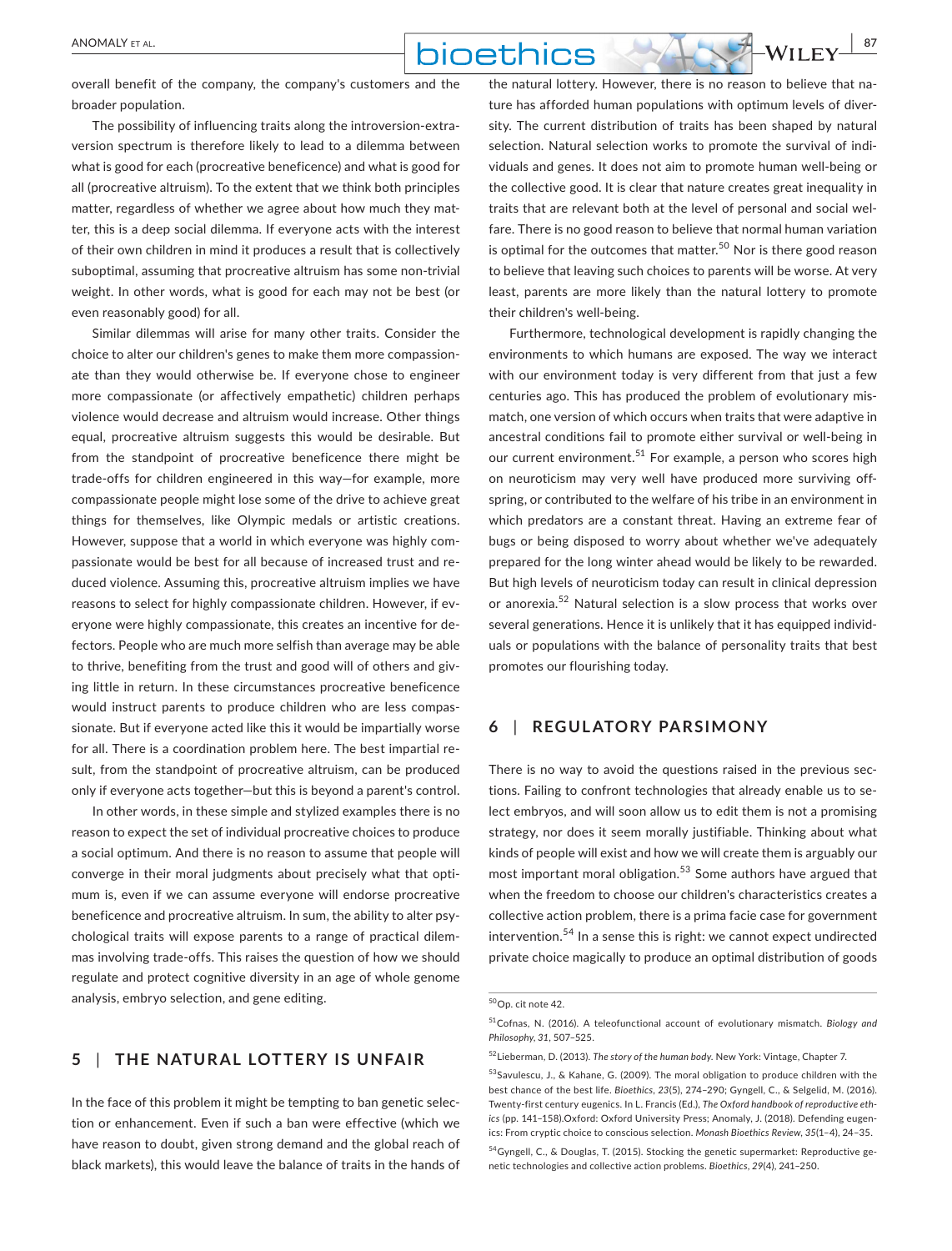**88 WILEY- DIOETHICS** 

in an economy or traits in a population. But we should always contrast whatever failures we expect from individual choice with the predictable failures of government intervention.<sup>55</sup> In fact, the dichotomy between undirected individual choice and coercive govern‐ ment rules is misleading. Social norms are important sources of social order and can deeply affect our individual preferences.

When we think about social interactions with many players and multiple equilibria, norms and laws can be thought of as rival ways of moving us from one equilibrium to another (socially superior) equi‐ librium. In small groups whose members have common values, low monitoring costs, and limited migration, collective action problems are typically best solved through informal norms. But in the kinds of collective action problems we're envisioning, millions of people in nation‐states and potentially billions of people around the world will be interacting in complex games that occur across time and space. In some cases, parents will move between different states or they will move between different communities within a state. The conditions for social norms to solve collective action problems will not always apply in these cases, unless people return to living in small and stable communities where norms can more powerfully sculpt behavior, including reproductive preferences.

This makes it hard to know what to do about far-reaching collective action problems—for example, those that arise because many parents may prefer extraverts to introverts, or because all would prefer a population with more empathy, but each would pre‐ fer a child with less empathy than average. There is no algorithm that can tell us when we should rely on norms or laws to solve col‐ lective actions problems, though there are general rules of thumb that we can glean when we distinguish small number from large number cases, or cases with extensive externalities from those in which the consequences of our choices are mostly internalized.<sup>56</sup>

We want to explore what Amy Gutmann calls the principle of regulatory parsimony, which she coined as a response to the kinds of collective action problems that arise with genetic engineering in particular, and synthetic biology more generally. Synthetic biology in‐ volves the use of computation and molecular biology to create and alter life.<sup>57</sup> Some of the main uses include manipulating phage viruses capable of replacing antibiotics to fight bacterial infections, creating gene drives to eradicate vectors for infectious diseases, res‐ urrecting extinct species, and altering the DNA of our children. According to Amy Gutmann, regulatory parsimony in the context of synthetic biology recommends

> [O]nly as much oversight as is truly necessary to en‐ sure justice, fairness, security, and safety while pursuing the public good. Regulatory parsimony is especially important in emerging technologies […] where the

temptation to stifle innovation on the basis of uncer‐ tainty and fear of the unknown is particularly great. The blunt instruments of statutory and regulatory re‐ straint may not only inhibit the distribution of new benefits, but can be counterproductive to security and safety by preventing researchers from developing effective safeguards.<sup>58</sup>

This is a vague principle. One way to clarify regulatory parsimony is to think of it as implying that when legislation is necessary to prevent serious harms that arise from coordination problems, we should aim for simple rules that apply to all. In the cases we have in mind we should avoid micromanaging parental choices that shape the traits of their chil‐ dren. There are a number of reasons to endorse this principle that are not discussed by Gutmann. First, *complex* laws are often harder for ordinary people and small firms to navigate than they are for powerful people and large corporations. Similarly, wealthy people can typically afford to travel great distances or pay high costs to obtain goods that black markets are likely to provide if demand is strong, and goods that are made either illegal or expensive due to complex or otherwise burdensome laws. Complex laws, then, can harm the smallest companies and most vulnerable people.

Second, *too many* laws can crowd out social norms, which tend to be more sensitive to local conditions than government legislation.<sup>59</sup> A small number of clear laws is less likely to stifle innovation. Innovation can occur both in the technology we seek to regulate but also in the norms and laws by which we might regulate the technol‐ ogy. We see regulatory parsimony as a tacit endorsement of federal‐ ism—the idea expressed by James Madison and others that, although we occasionally need a few simple rules at the level of a national government or an international assembly, we should also ensure that we allow local communities to experiment with different ways of achieving the desired results.

Third, laws can reduce liberty. The principle of regulatory parsi‐ mony in politics is analogous to the principle of the least restrictive alternative in ethics. Taking the least restrictive alternative is good because of the intrinsic value of liberty, but also because autonomy is promoted when people are confronted with alternatives and encouraged to develop the ability to make difficult decisions rather than relying on others to do so for them. Just as too many pharma‐ ceutical regulations can result in a kind of learned helplessness by consumers,60  an overly paternalistic approach to regulating genetic engineering can lead to false confidence in the wisdom of regulators and to a stunted capacity to make informed choices.

Finally, political processes produce incentives that result in a non‐random set of people who end up as regulators. These people will tend to have their own parochial views about which traits matter most, and what composition of future people would be best. Some regulators may possess wisdom that those who they regulate lack.

<sup>55</sup>Anomaly, J. (2015). Public goods and government action. *Politics, Philosophy, & Economics*, *14*(2), 109–128.

<sup>56</sup>Anomaly, J., & Brennan, G. (2014). Social norms, the invisible hand, and the law. *University of Queensland Law Journal*, *33*(2), 263–283.

<sup>57</sup>Venter, C. (2013). *Life at the speed of light: From the double helix to the dawn of digital life*. New York: Penguin.

<sup>58</sup>Gutmann, A. (2011). The ethics of synthetic biology: Guiding principles for emerging technologies. *Hastings Center Report*, *41*(4), 17–22.

<sup>59</sup>Ellickson, R. (1994). *Order without law*. Cambridge, MA: Harvard University Press. 60 Flanigan, J. (2017). *Pharmaceutical freedom*. Oxford: Oxford University Press.